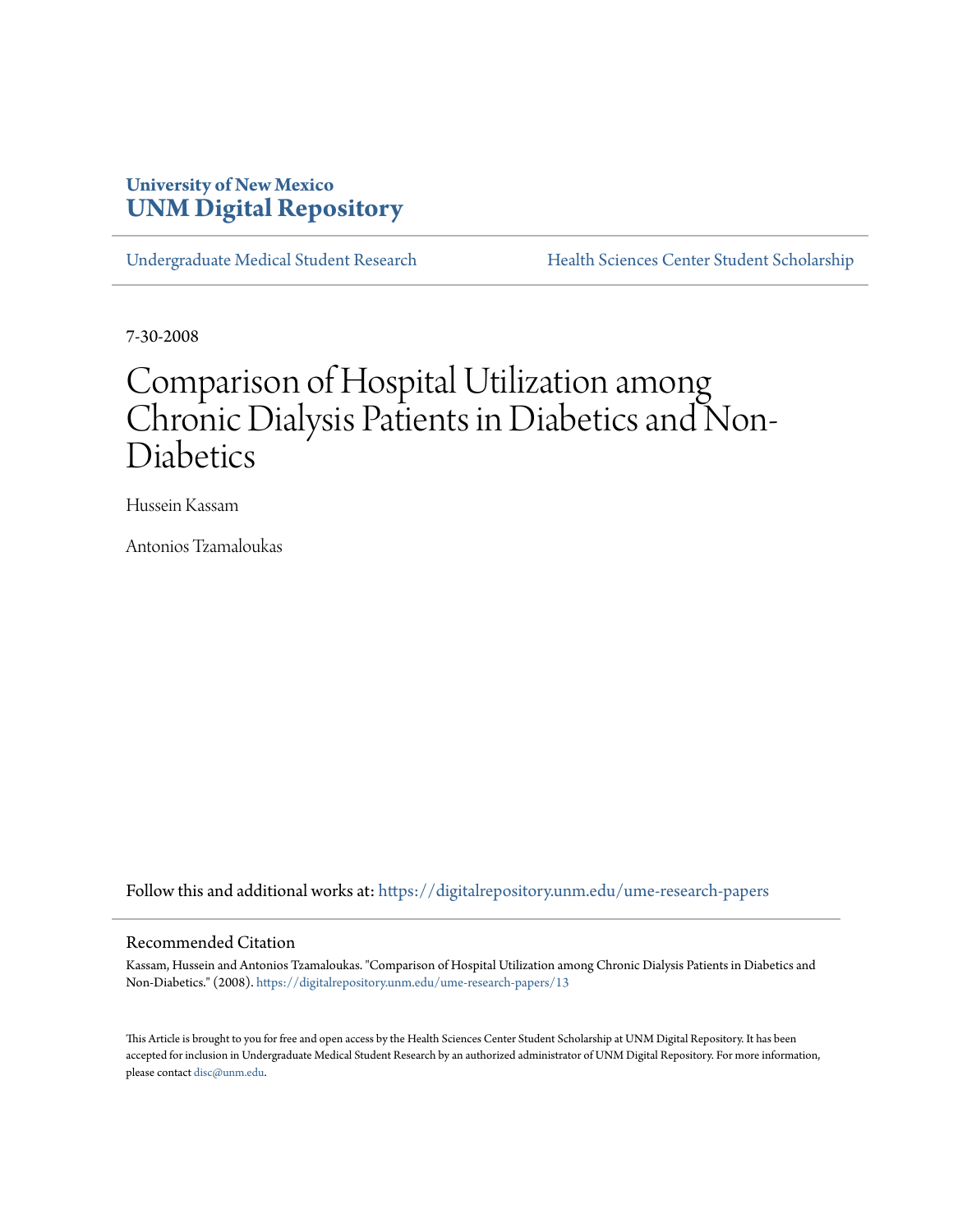## **Comparison of Hospital Utilization among Chronic Dialysis Patients**

**in Diabetics and Non-Diabetics** 

Research Mentor: Antonios Tzamaloukas MD Medical Student: Hussein Kassam MS IV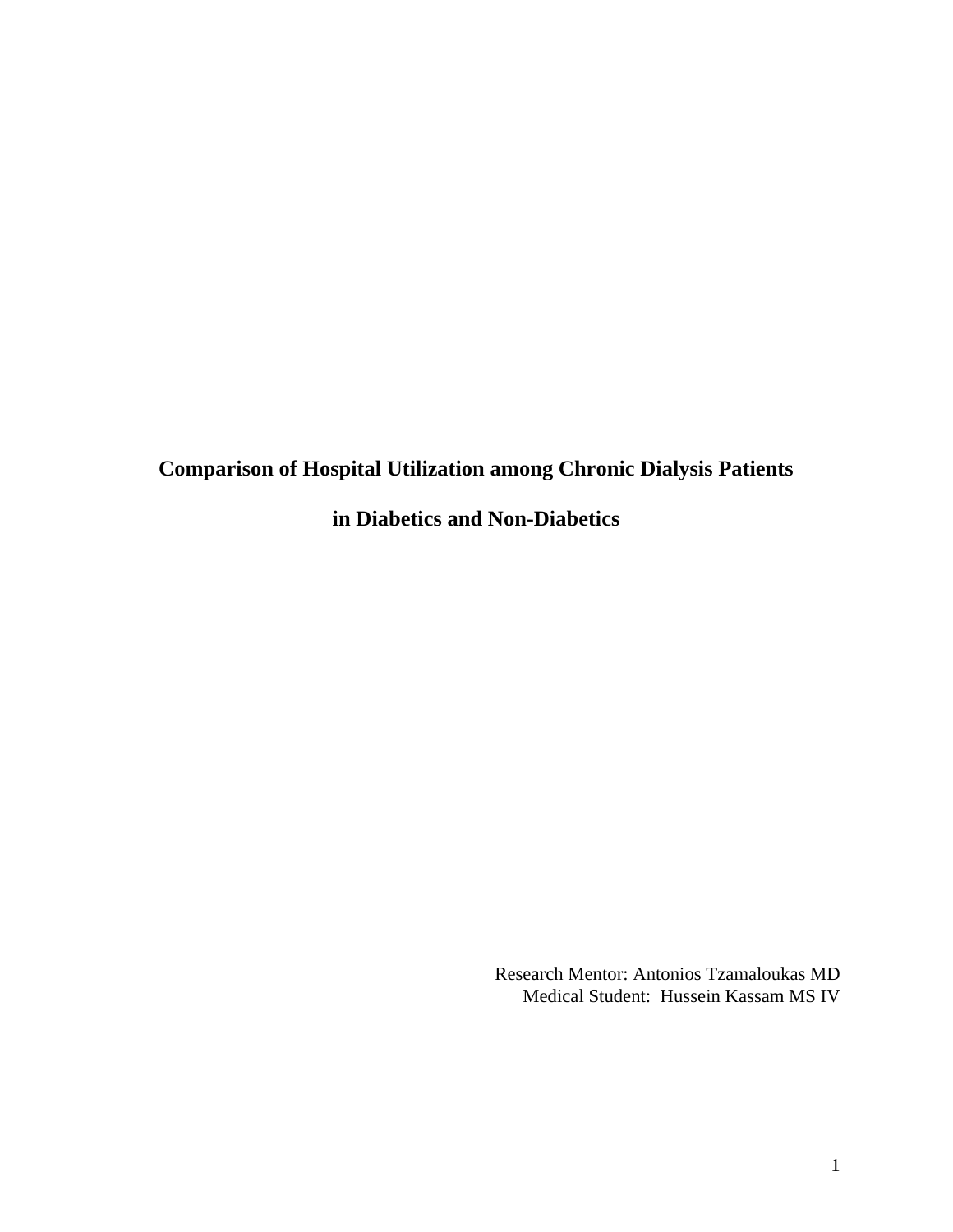#### INTRODUCTION

The number of patients with End Stage Renal Disease (ESRD) and total cost of ESRD care in the United States have been increasing over the past decade. Inpatient hospital care accounts for 41% of ESRD cost (1), and has been the target of study whereby determining the underlying primary cause of admission and attempting to prevent unnecessary hospitalization. In comparison to the general population, patients on chronic dialysis have increased morbidity, primarily from cardiovascular and infectious causes (2). Certain forms of morbidity, for example those resulting from complications of dialysis or from dialysis vascular access complications, are unique to the dialysis populations and are the frequent cause of hospitalization (3-6). Several studies have used hospitalization as an index of morbidity and have established a relationship of hospital utilization to referral pattern, anemia, diabetes, ischemic heart disease (IHD) and temporary vascular access placement during ESRD (2, 6-31).

In a preliminary report, we studied rate, causes and outcomes of hospitalizations in hemodialysis patients with and without diabetes mellitus, during the year elapsed between 2001 and 2002 (32). The main findings of this small study was that the frequency and, marginally, the annual duration of hospitalizations were greater in the patients with diabetes mellitus than non-diabetics and that the two major causes of hospitalization, in terms of both frequency and duration, were complications of dialysis vascular access and complications of severe peripheral vascular disease in the lower extremities, rather than cardiac causes, which are reported as the major cause of hospitalization nationally (2). Mix and colleagues reported similar findings in which diabetics showed trends for greater hospitalization rates with regard to infectious disease compared to causes from congestive heart failure (28). However, the differences in our preliminary study could be caused by the relatively small number of patients, brief observation period, by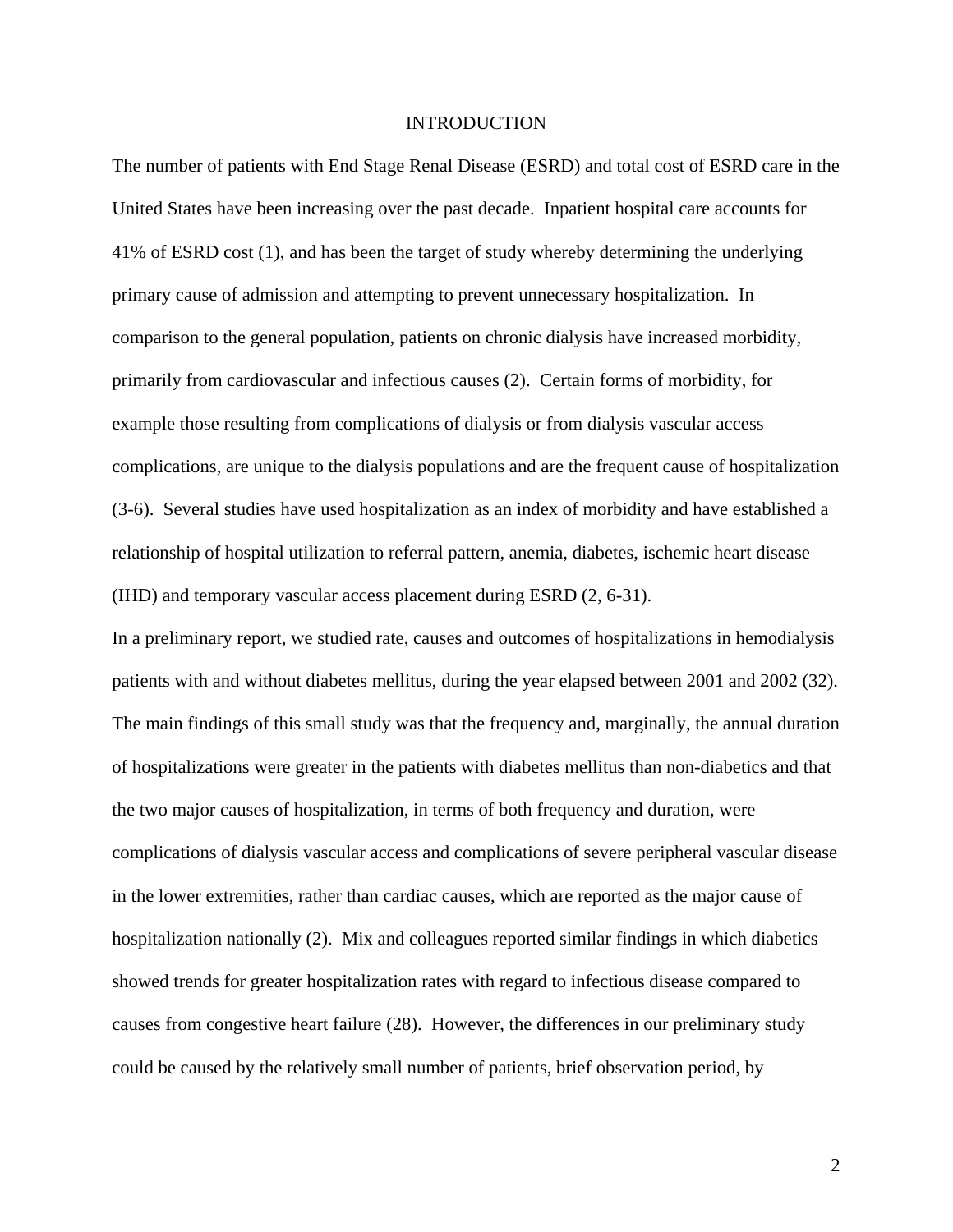population differences (veterans on dialysis at the New Mexico VAHCS are almost exclusively male, elderly, often of low economic status, and have a frequency of diabetes mellitus that is higher than the frequency reported in the national registry), or by differences in overall medical care.

We therefore conducted a retrospective analysis of veterans who have been on chronic dialysis for at least 6 months at the New Mexico VAHCS and observed trends in hospitalizations over an 11 year span. Our aims were to determine 1) whether a substantial fraction of hospitalizations in patients on chronic hemodialysis are the results of potentially preventable conditions; 2) whether the pattern of hospitalizations of veterans dialyzed at the New Mexico VAHCS is characterized by a predominance of dialysis vascular access complications and severe peripheral vascular disease events rather than by cardiovascular problems; and 3) whether there are qualitative and quantitative differences in hospitalization patterns between those with and those without diabetes mellitus.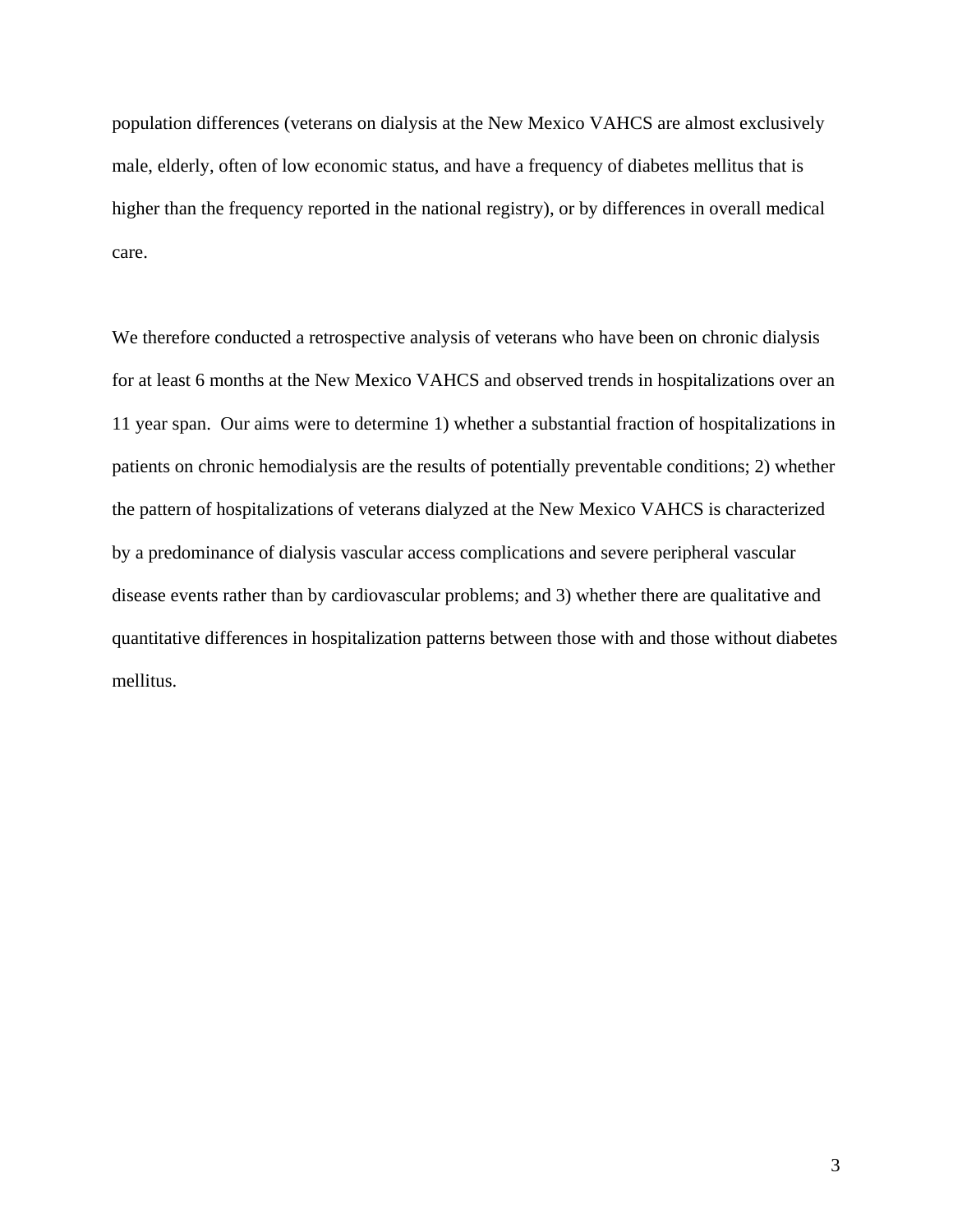#### **METHODS**

Data were obtained from the electronic medical records at the New Mexico Veterans Affairs Health Care System (VAHCS). Clinical information including date of birth, gender, presence or absence of diabetes, date of onset of follow-up in the VA computer, date of onset of hemodialysis, dates of admission, cause of admission, surgical interventions, outcome (discharge from survival versus death) and last day of follow-up while on dialysis were obtained from the discharge summaries and electronic records.

The study population was composed of veterans with ESRD who have been on chronic dialysis, hemodialysis or peritoneal dialysis, for at least 6 months at the New Mexico VAHCS between January 1, 1995 and June 30, 2005. We selected patients during this time period secondary to the VAHCS maintaining computerized discharge summary records dating back to 1995. Subjects were divided into two groups based on the co-morbidity of diabetes. Patients were characterized as having diabetes as co-morbidity if they had: 1) diabetes as the primary cause of ESRD or 2) have diabetes as a pre-existing condition despite whether cause of renal failure was due to another etiology. Overall and cause specific hospitalization and impatient days were determined for each patient and group. Hospitalization (inpatient) days were calculated as number of hospital days in each admission. Outpatient visits and hospital visits <24 hours were excluded from data set.

Reason for hospitalization was ascertained from the discharge summary and designated appropriate principal diagnosis codes from the International Classification of Diseases, Ninth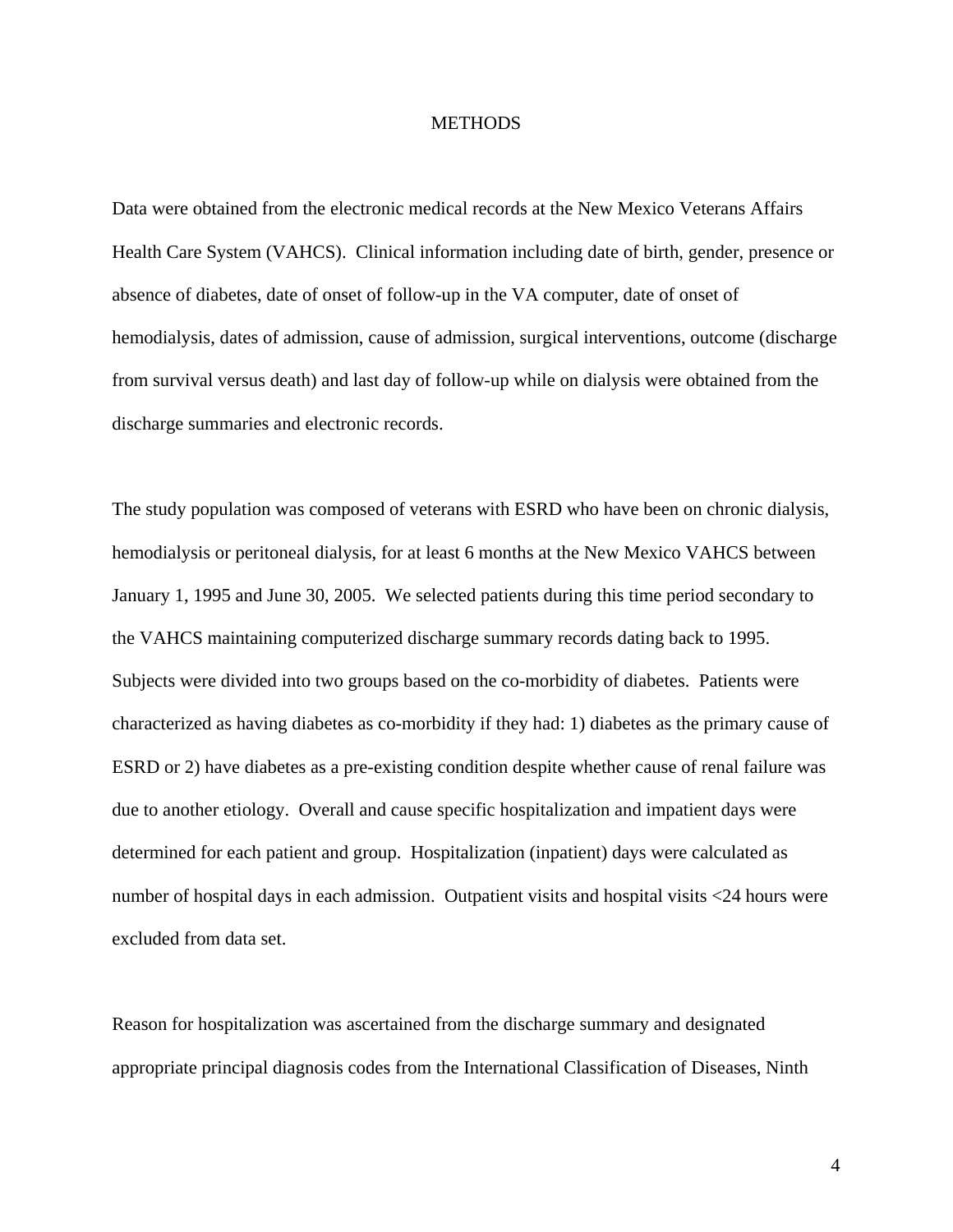Revision, Clinical Modification (ICD-9-CM). Principal diagnoses were then classified into broad categories and restricted to those deemed most likely to be impacted on by complications of chronic kidney disease. Categories included one of the following: 1) cardiovascular; 2) dialysis access-related; 3) infection unrelated to dialysis access; 4) other, 5) peripheral vascular disease complications.

The study period for each patient was defined by the scope of availability of hospital discharge summaries. These included all hospitalizations during the period January  $1<sup>st</sup>$  1995 to June 30<sup>th</sup> 2005.

All pertinent information was collected in an electronic (EXCEL) spread sheet that was created in the VA computer located in the office of the principal investigator. The electronic spreadsheet containing the data that was analyzed was maintained in the principal investigator's VA computer and contained only a code number for each patient with no way to identify individuals in this spreadsheet. The principal investigator also maintained, in a secured place (locked drawer in his VA office), a hand-written list without a title of code numbers (the first letter of the last name and the last four digits of the social security number) of each patient that allowed direct linkage of this list to the electronic spreadsheet.

Univariate comparisons for continuous variables will be carried out using parametric (paired on non-paired t-test) and nonparametric (Wilkoxon sign rank test) depending on whether the distribution of the data is normal or not. Univariate comparison of categorical variables will be done by chi-square or Fisher's exact test.

5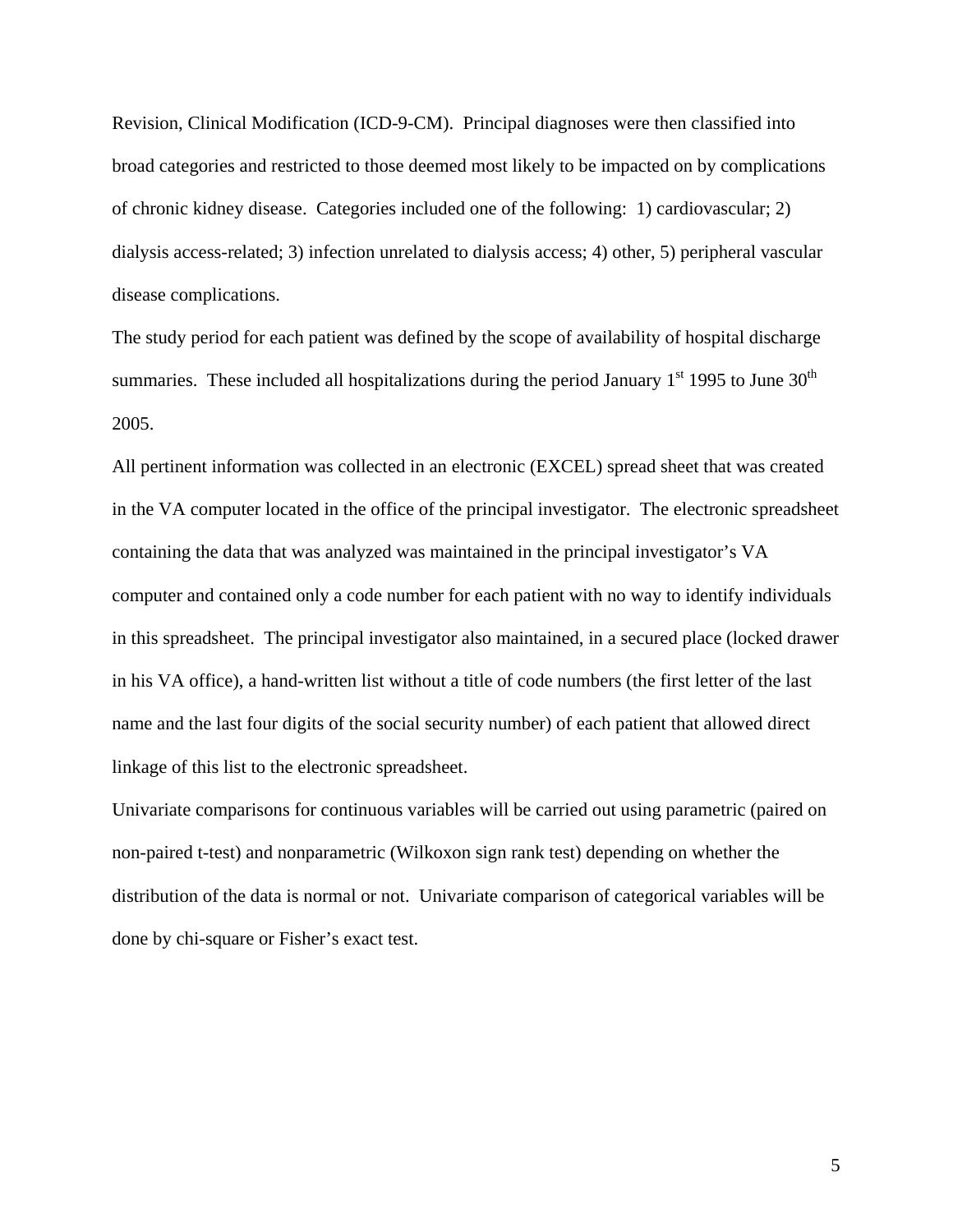#### RESULTS

#### *Patient Population*

 Two hundred and forty four patients enrolled in the study, of which 146 were diabetic and 146 were non-diabetic. The mean age was comparable between diabetics and non-diabetics (63 and 64 years of age, respectively), with more than half the cohort (59%) having diabetes. Number of women in both groups, non-diabetic and diabetic, was comparable (N=4, N=6; respectively) and a small percentage in perspective to the study population.

#### *Overall Hospitalizations and Inpatient Day Rates*

Total number of hospital admissions amongst the cohort was 1473. Table 1 lists patient characteristics, overall hospitalization admissions, and inpatient day rates. Number of hospitalizations from all causes was 602 in the non-diabetic patients and 871 in those with diabetes. Total number of hospitalization days and inpatient day rates, defined as number of hospital days per number of admissions, were highest in diabetics (9595, 10.99; respectively) compared with non-diabetics (5326, 8.85; respectively).

#### *Cause Specific Admissions, Hospitalization Days and Inpatient Rates*

 Table 2 lists cause specific hospitalization days and inpatient day rates. Subjects with diabetes exhibited increased number of hospital admissions in each group compared with those without diabetes. Figure 2 illustrates the number of admissions per group in non-diabetics and diabetics. Amongst cause specific etiologies related to duration in the hospital, quantified in days, non-diabetics were highest for infectious disease related causes ( $N=2677$  days) and for other causes (N=3569 days) not attributable to other respective groups, this pattern was also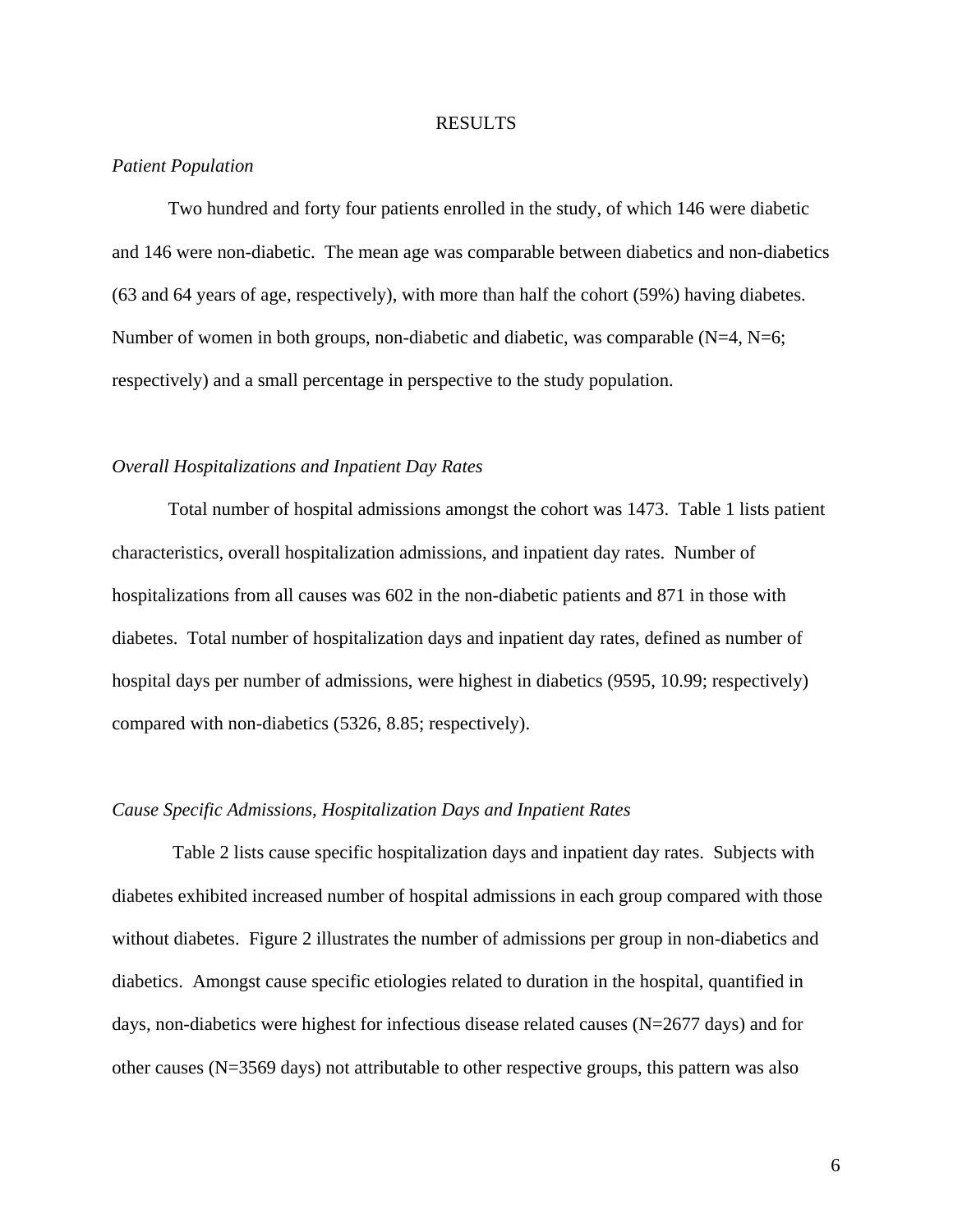exhibited for the diabetic population (N=2526, and 1225 days respectively). Figure 3 graphically illustrates the number of hospital days per group in the two respective populations. Conversely, inpatient day rates were highest amongst infectious disease causes in both non-diabetics  $(N=9.65)$  and diabetics  $(N=13.52)$  followed by other causes in non-diabetics  $(N=10.48)$  and peripheral vascular disease causes in diabetics  $(N=15.07)$ . There was a statistically significant difference in the diabetic population compared with non-diabetics amongst cause specific hospitalizations in the cardiovascular disease group ( $p<0.05$ ), dialysis vascular access group  $(p<0.05)$  and peripheral vascular disease group  $(p<0.001)$ . No difference existed in the infectious disease group and complications attributable to other etiologies. Table 3 summarizes cause specific number of hospitalizations in non-diabetics and diabetics.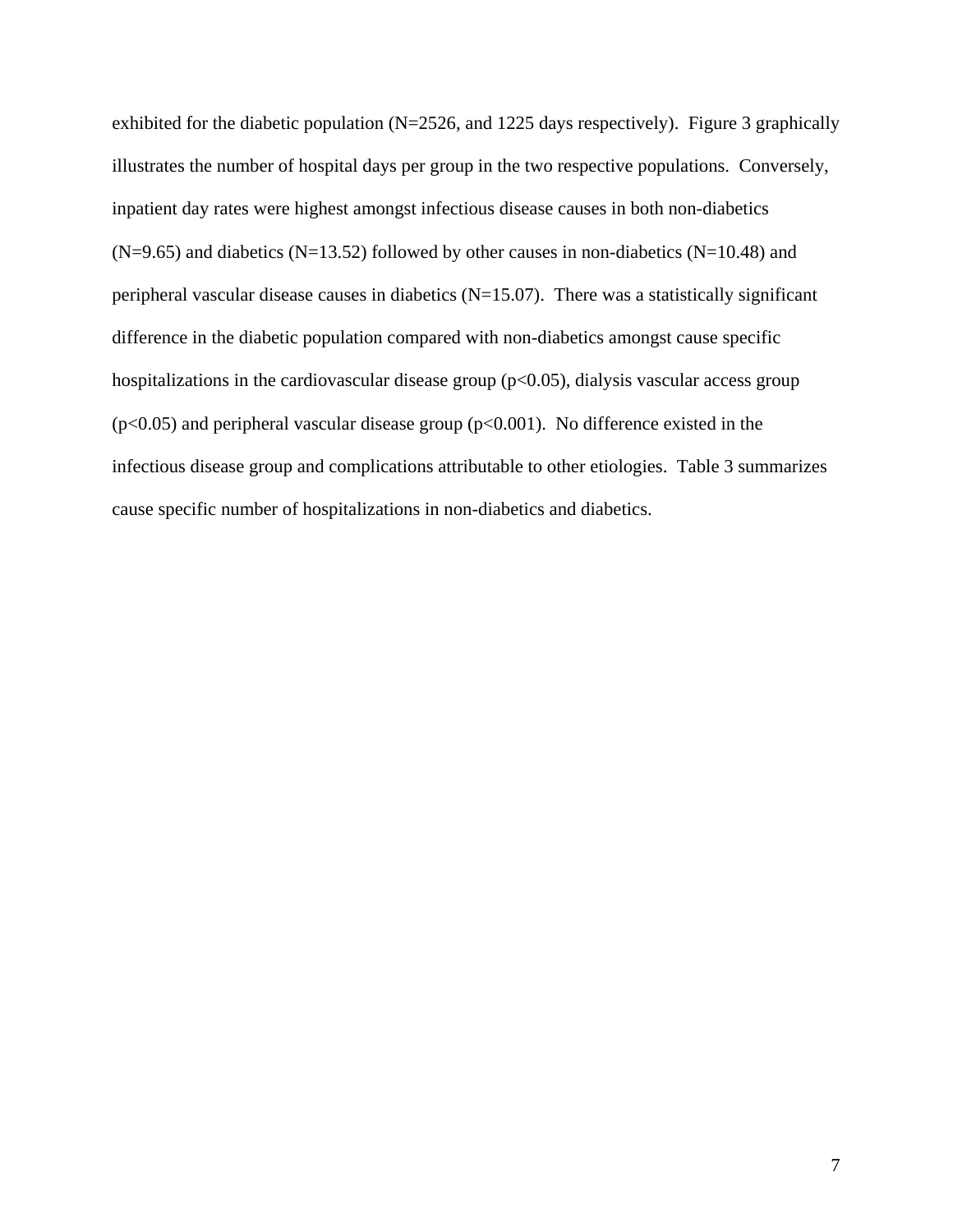#### DISCUSSION

Hospitalization during end stage renal disease (ESRD) has not been thoroughly evaluated as a function of existing co-morbidities such as the presence and absence of diabetes, and factors associated with hospitalizations have been poorly evaluated (33-35). The current study, composed of patient records spanning 11 years, provides new information regarding the pattern, frequency and duration of hospital stay in patients with ESRD. Previous studies have shown increased hospitalization rates in patients with ESRD and the co-morbidity of diabetes (1,15,28). Total number of hospitalizations in our study was 1472, with the diabetic population having increased proportion of hospitalizations (60%). This supports the notion of diabetes acting as a risk factor for hospital utilization and replicates similar findings in our preliminary study in which annual duration of hospitalizations were greater in the patients with diabetes mellitus than non-diabetics.

Cause specific duration of hospital stay and number of admissions was greater in all groups in those with diabetes compared with non-diabetics, the infectious disease group being the prominent factor. This is contrary to previous studies in which dialysis vascular access complications and cardiovascular complications are the majority of cause specific hospitalizations (3-6). Our study supports that dialysis access related complications represents a substantial proportion of inpatient hospital stay but not to the extent of 25 to 31% documented in previous studies (1,3,28,33). Furthermore, previous studies have exhibited cardiovascular causes as a leading cause of hospitalization amongst ESRD patients receiving dialysis (1-4, 28,33,36). However, no statistical difference was observed in frequency of hospitalization in the infectious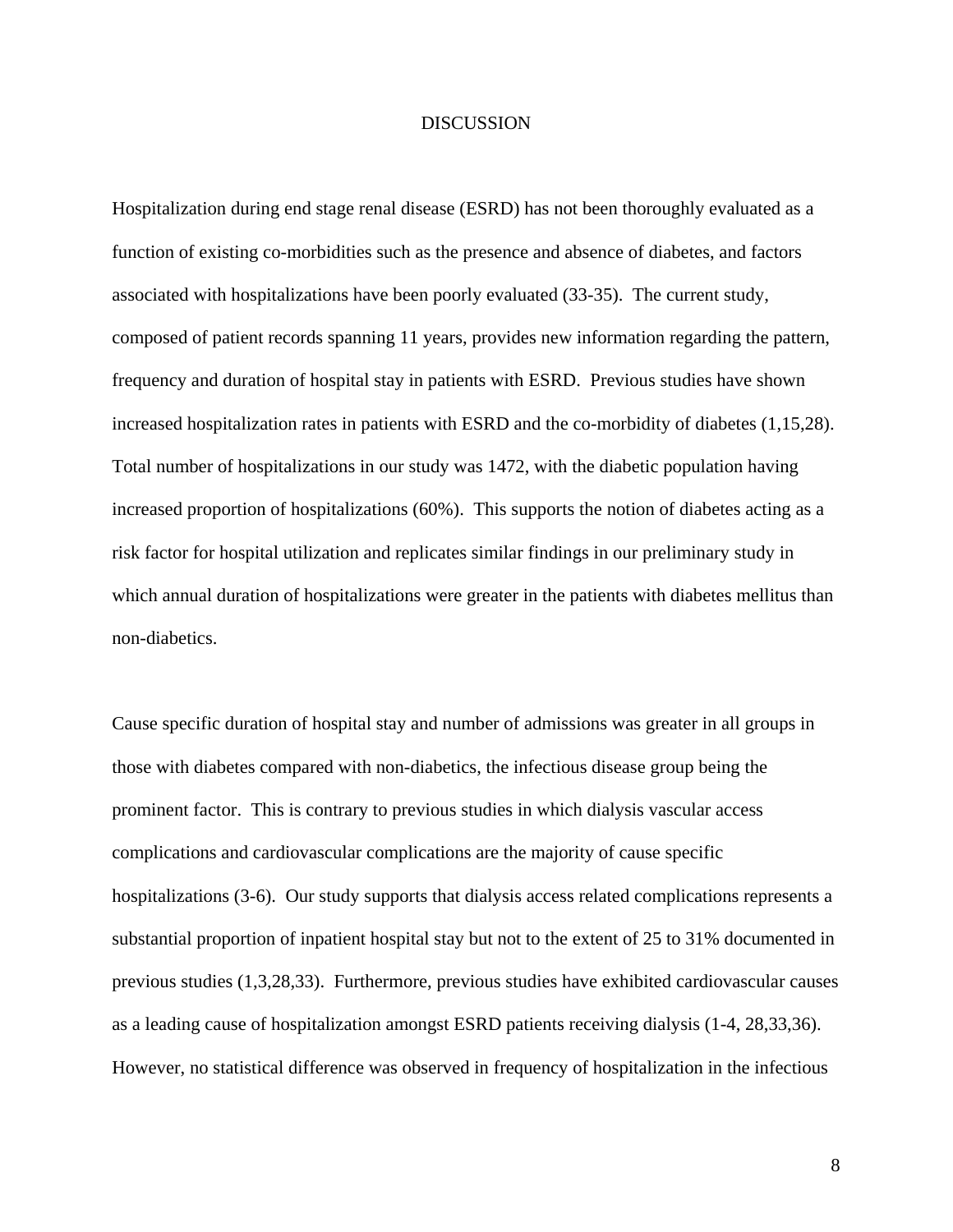disease group. Along these lines, if we eliminate causes of inpatient presentation unrelated to ESRD, cardiovascular etiologies and peripheral vascular disease complications are the second and third leading cause of frequency of hospitalization in both diabetic and non-diabetic populations, respectively, both statistically greater in the diabetic population. This is consistent with the literature in which diabetics had more frequent and more prolonged hospitalizations than non-diabetics.

Mean days per admission were higher in the population with diabetes in the infectious disease and peripheral vascular disease groups. This finding confirms the findings of studies which show increased hospitalization rates related to infectious disease in diabetics (28,33). Our study demonstrates that ESRD patients with diabetes suffer increased days for resolution of ailments. Given the pathophysiology of diabetes and complications such as decreased wound healing secondary to peripheral vascular disease, complications in such a category would be observed in greater numbers in patients with diabetes.

Given that our study exhibits large numbers of hospital admissions due to cardiovascular causes, peripheral vascular disease complications and dialysis vascular access complications; such admissions can be truncated given our focus of prevention of diabetic complications. It is well established that patients with diabetes or cardiovascular disease incur higher cost compared to those who have no diabetes or cardiovascular disease, respectively. If we screen for complications of peripheral vascular disease such as ulcers, decreased peripheral circulation and wound healing, etc. during frequent dialysis appointments, we may dramatically curtail the number of admissions and duration of stay due to these ailments.

9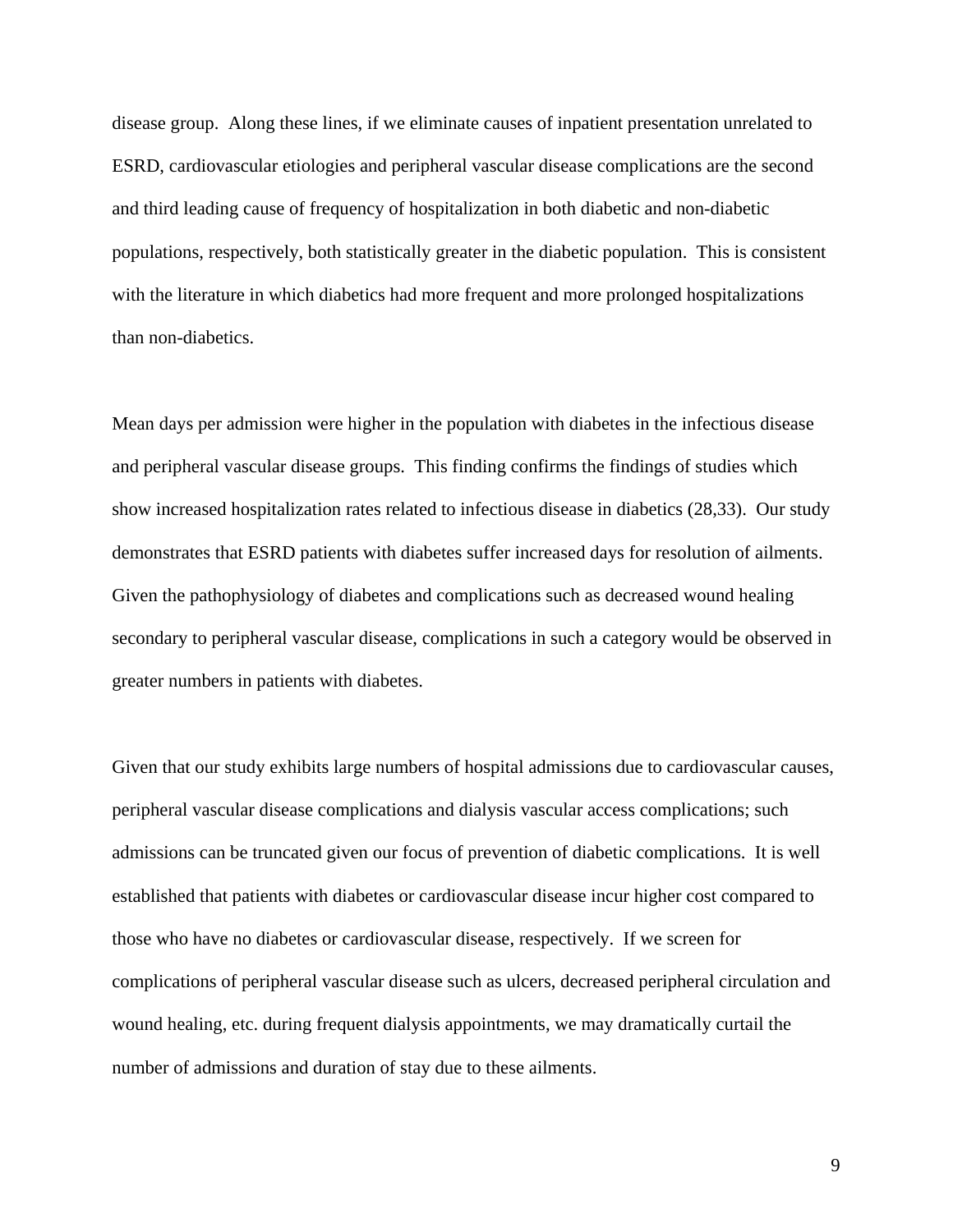Our results do however have limitations. Duration of stay maybe skewed based one patient's prolonged hospitalization in a single admission, this maybe the cause of no statistically significant difference between hospitalizations due to infectious disease. Furthermore, we did not include modality of dialysis used, hemodialysis or peritoneal dialysis, at onset of renal failure in our study. Murphy and colleagues have exhibited an increase in hospital admissions in patients treated with peritoneal dialysis compared with hemodialysis (15). Similarly, number of admissions has been correlated to time period status post dialysis onset; 3 months after initiation of dialysis exhibiting the majority of hospital admissions (1). Future goals of our study are to include date of onset of dialysis, thereby evaluating the pre and post dialysis period, cause specific hospital admissions and duration, and rate calculation (number of hospital admissions per patient month and year at risk). We intend to investigate various pre and post dialysis durations with respect to cause specific etiologies of presentation in both non-diabetic and diabetic populations.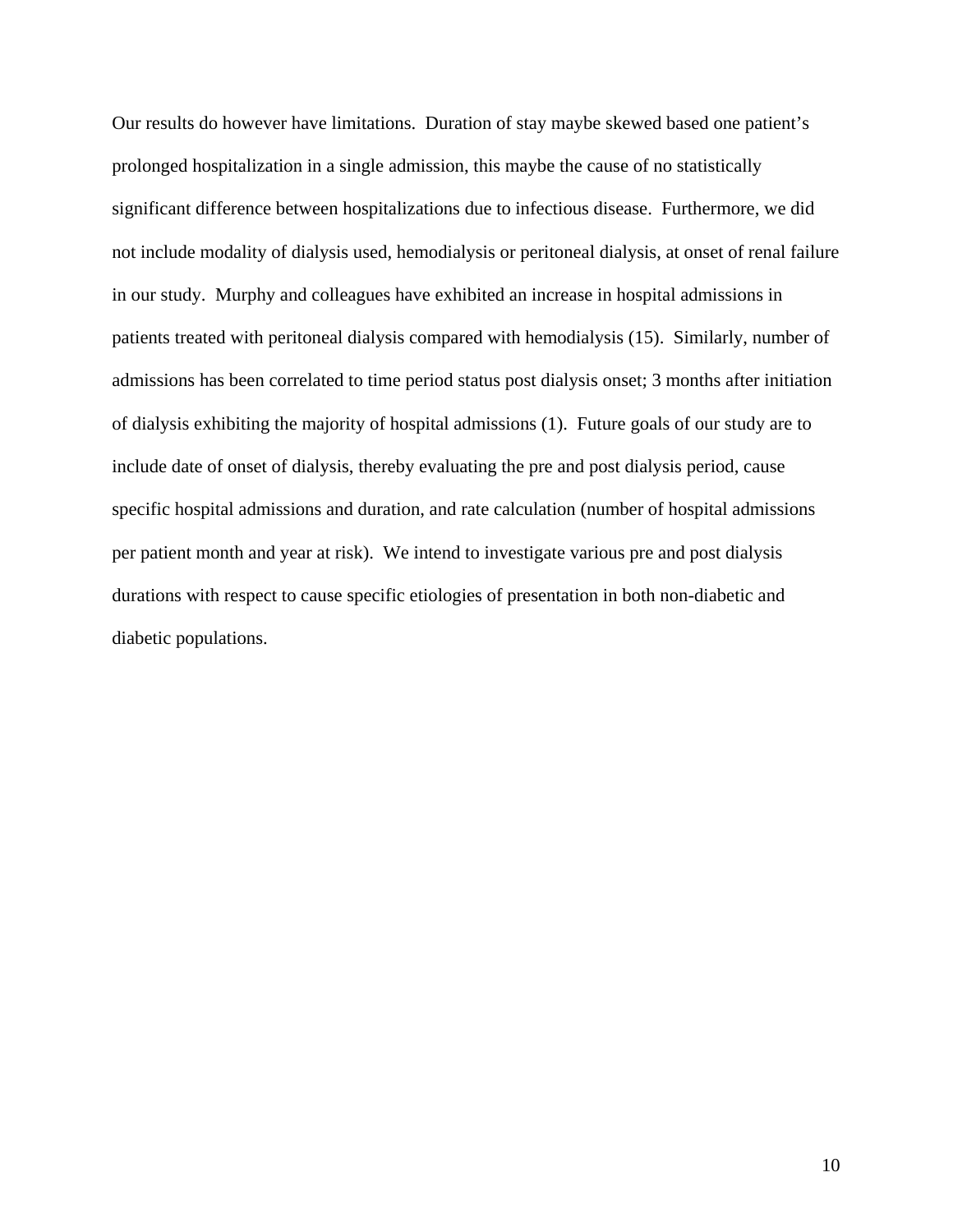#### REFERENCES

- 1. Arora P, et al. Hospital utilization among chronic hemodialysis patients. J Am Soc Nephrol 2000; 11: 740-746
- 2. US Renal Data System, USRDS 2004 Annual data Report: Atlas of End-Stage Renal Disease in the United States, National Institutes of Health, National Institute of Diabetes and Digestive and Kidney Diseases, Bethesda, MD 2004: pp117-138.
- 3. Ifudu O, et al. Correlates of vascular access and nonvascular access-related hospitalizations in hemodialysis patients. Am J Nephrol 1996; 16: 118-23.
- 4. Rocco MV, et al Utilization of inpatient and outpatient resources for the management of hemodialysis access complications. Am J Kidney Dis 1996; 28: 250-6.
- 5. Adeniyi OA, Tzamaloukas AH. Relation between access-related infections and preinfection serum albumin concentration in patients on chronic hemodialysis. Hemodial Int 2003; 7: 304-310.
- 6. Goncalves EA, et al. Effect of temporary catheter and late referral on hospitalization and mortality during the first year of hemodialysis treatment. Artif Organs 2004; 28: 1043-9.
- 7. Churchill DN, et al. Effect of recombinant human erythropoietin on hospitalization of hemodialysis patients. Clin Nephrol 1995; 43: 184-8.
- 8. Habach G, et al. Hospitalization among United States dialysis patients: hemodialysis versus peritoneal dialysis. J Am Soc Nephrol 1995; 5: 190-8.
- 9. Strawderman RL, et al. Using USRDS generated hospitalization tables to compare local; dialysis patient hospitalization rates to national rates. Kidney Int 1996; 50: 571-8.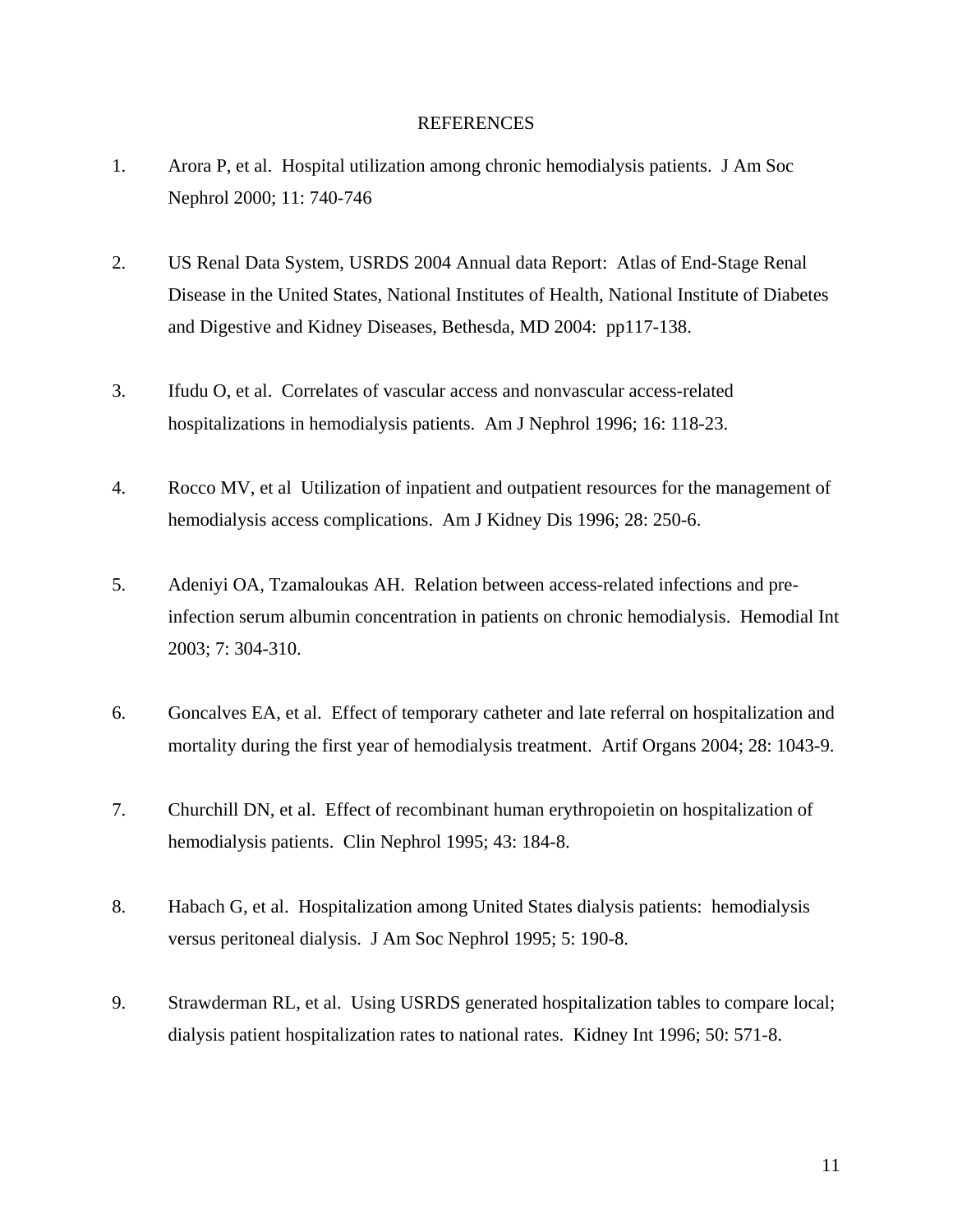- 10. Feldman HI, et al. Association of dialyzer reuse and hospitalization rates among hemodialysis patients in the US. Am J Nephrol 1999; 19: 641-8.
- 11. Becker BN, et al. Risk factors for hospitalization in well-dialyzed chronic hemodialysis patients. Am J Nephrol 1999; 19: 565-70.
- 12. Ikizler TA, et al. Association of morbidity with markers of nutrition and inflammation in chronic hemodialysis patients. Kidney Int 1999; 55: 1945-51.
- 13. Xia H, et al. Hematocrit levels and hospitalization risks in hemodialysis patients. J Am Soc Nephrol 1999; 10: 1309-16.
- 14. Hospitalization in ESRD. Am J Kidney Dis 1999; 34, 2 Suppl. 1: S114-23.
- 15. Murphy SW, et al. Comparative hospitalization of hemodialysis and peritoneal dialysis patients in Canada. Kidney Int 2000; 57: 2557-63.
- 16. Baugh ME, et al. Are lipid values and BMI related to hospitalizations in the hemodialysis population? J Ren Nutr 2001; 11: 37-45.
- 17. Collins AJ, et al. Death, hospitalization and economic associations among incident hemodialysis patients with hematocrit values of 36% to 39%. J Am Soc Nephrol 2001; 12: 2465-73.
- 18. Abbott KC, et al. Hospitalizations for fungal infections after initiation of chronic dialysis in the United States. Nephron 2001; 89: 426-32.
- 19. Abbott KC, et al. Hospitalizations for bacterial septicemia in patients with end stage renal disease due to diabetes on the renal transplant waiting list. J Nephrol 2002; 15: 248-54.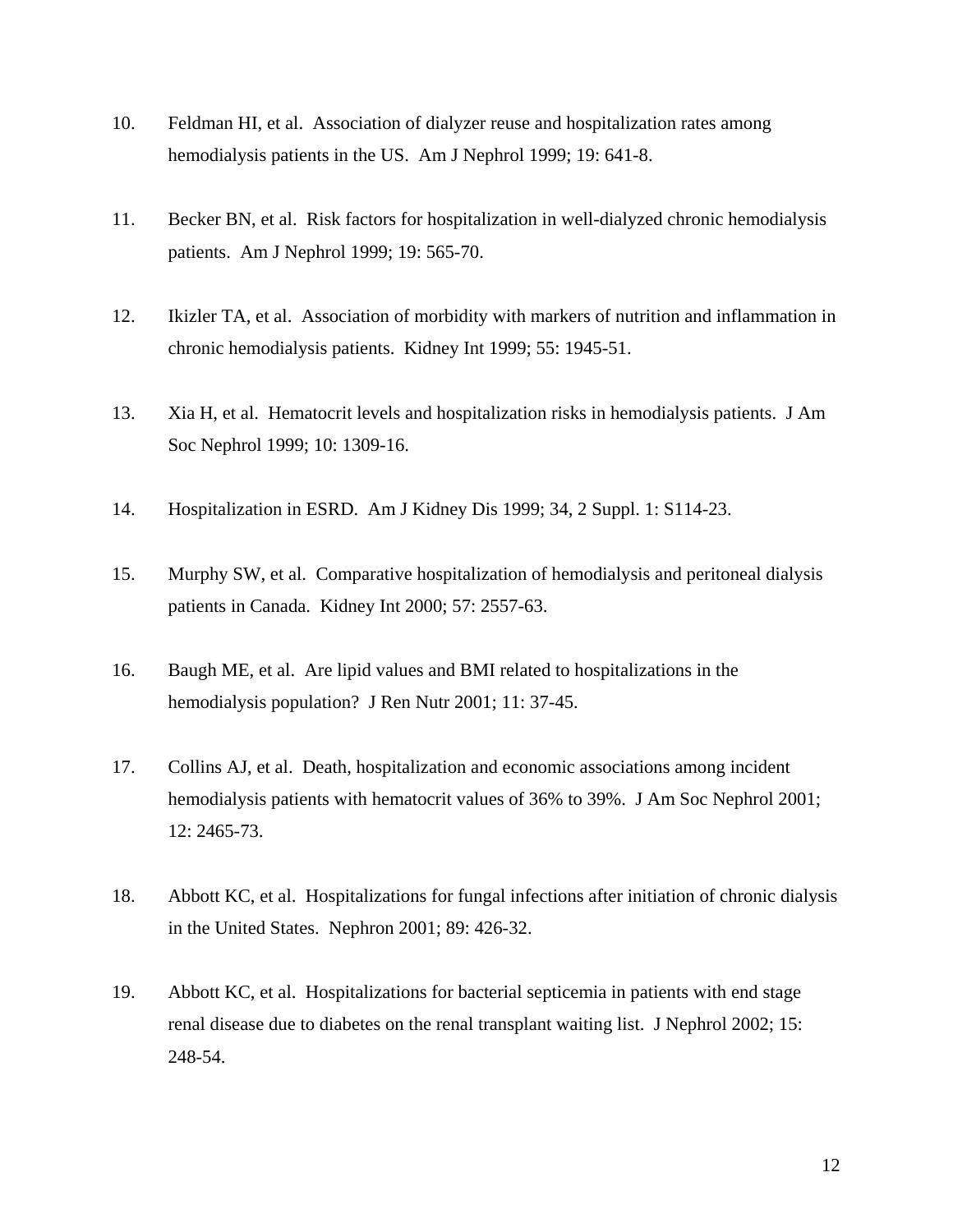- 20. Abbott KC, et al. Hospitalizations for bacterial endocarditis after initiation of chronic dialysis in the United States. Nephron 2002; 91: 203-9.
- 21. Abbott KC, et al. Hospitalizations for valvular heart disease in chronic dialysis patients in the United States. Nephron 2002; 92: 43-50.
- 22. Abbott KC, et al. Atrial fibrillation in chronic dialysis patients in the United States: risk factors for hospitalization and mortality. BMC Nephrol 2003; 4: 1.
- 23. Brattich M, et al. Relationships between hemoglobin and hematocrit levels and hospitalization and survival rates in dialysis patients. Nephrol Nurs J 2003; 30: 231-4.
- 24. Oftshun N, et al. The effects of higher hemoglobin levels on mortality and hospitalization in hemodialysis patients. Kidney Int 2003; 63: 1908-14.
- 25. Lowrie EG, et al. Medical outcomes study short form-36: a consistent and powerful predictor of morbidity and mortality in dialysis patients. Am J Kidney Dis 2003; 41: 1286-92.
- 26. Trespalacios FC, et al. Heart failure as a cause for hospitalization in chronic dialysis patients. Am J Kidney Dis 2003; 41: 1267-77.
- 27. Pipim LB, et al. The extent of uremic malnutrition at the time of initiation of maintenance hemodialysis is associated with subsequent hospitalization. J Ren Nutr 2003; 13: 259-66.
- 28. Mix TC, et al. Hospitalization during advancing chronic kidney disease. Am J Kidney Dis 2003; 42: 972-81.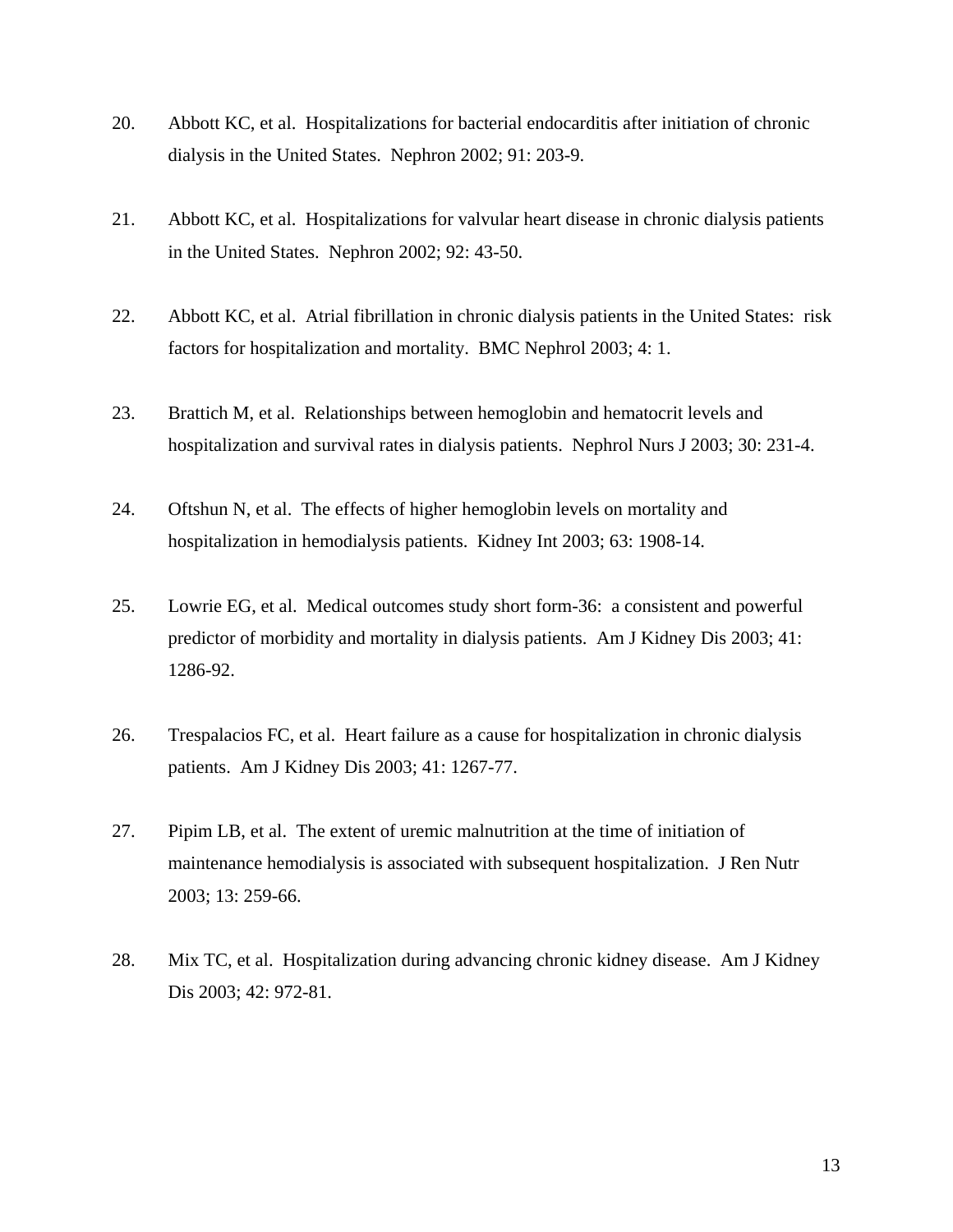- 29. Rayner HC, et al. Mortality and hospitalization in hemodialysis patients in five European countries: results from the Dialysis Outcomes and Practice Patterns Study (DOPPS). Nephrol Dial Transplant 2004; 19: 108-20.
- 30. Di Iorio B, et al. Charlson Comorbidity Index is a predictor of outcomes in incident hemodialysis patients and correlates with phase angle and hospitalization. Int J Artif Organs 2004; 27: 330-6.
- 31. Di Napoli A, et al. Determinants of hospitalization in a cohort of chronic dialysis patients in central Italy. J Nephrol 2005; 18: 21-9.
- 32. Saad E, Servilla KS, Tzamaloukas AH. Hospitalizations in prevalent patients on chronic hemodialysis. Hemodialysis Int 2003; 7: 84-85.
- 33. Carlson DM, Duncun DA, Naessens JM, et al. Hospitalization in dialysis patients. Mayo Clin Proc 1984; 59: 769-775
- 34. Jones KR. Factors associated with hospitalization in a sample of chronic hemodialysis patients. Health Service Research 1991; 26: 671-699
- 35. Rocco MV, Soucie MJ, Reboussin DM, et al. Rick factors for hospital utilization in chronic dialysis patients. J Am Soc Nephrol 1996; 889-896
- 36. Khan SS, Kazmi WH, Abichandani R, et al. Health care utilization among patients with chronic kidney disease. [Kidney Int.](javascript:AL_get(this,%20) 2002; Jul;62(1):229-36.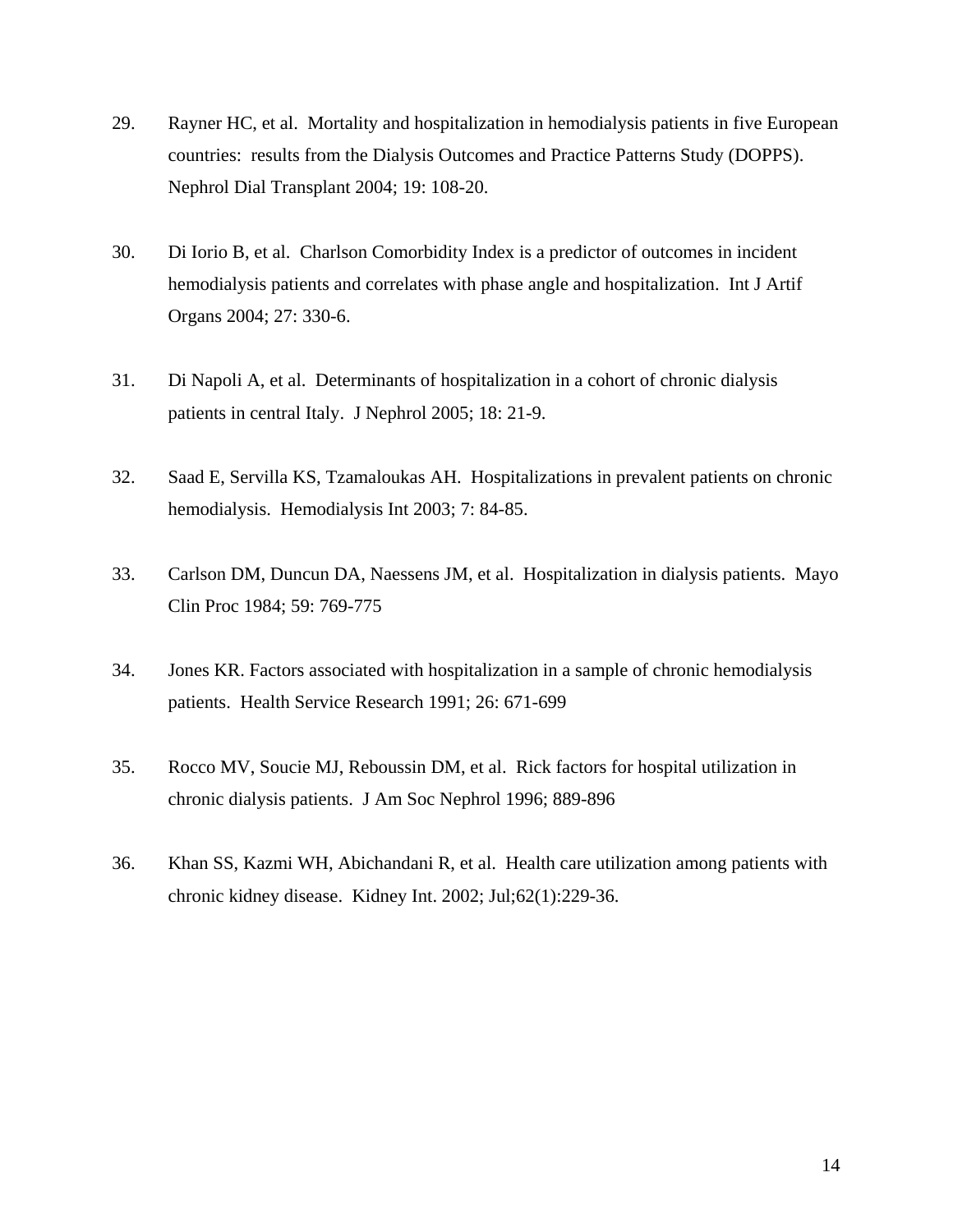| Characteristic              | Diabetic<br>$(N=146)$ | Non-Diabetic<br>$(N=98)$ |  |
|-----------------------------|-----------------------|--------------------------|--|
| Age (years)                 | 64                    | 63                       |  |
| Women                       | 6                     | $\overline{4}$           |  |
| <b>Hospitalization Days</b> | 9595                  | 5326                     |  |
| Number of Admissions        | 871                   | 602                      |  |
| <b>Inpatient Day Rates</b>  | 10.99                 | 8.85                     |  |

Table 1. Patient demographics and overall hospitalization characteristics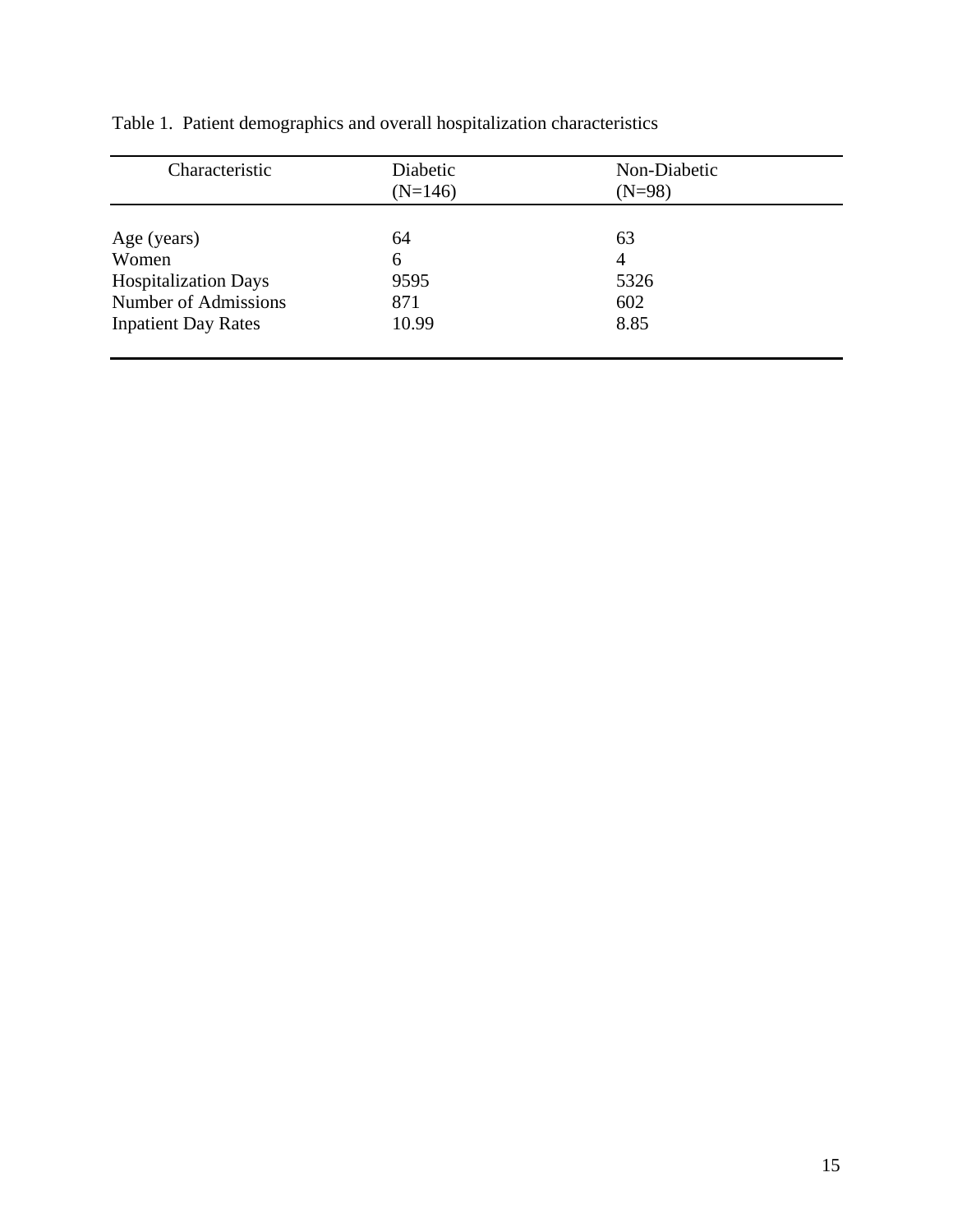| Characteristic              | Diabetic  | Non-Diabetic |  |
|-----------------------------|-----------|--------------|--|
|                             | $(N=146)$ | $(N=98)$     |  |
|                             |           |              |  |
| <b>Hospitalization Days</b> |           |              |  |
| Group 1                     | 2677      | 1225         |  |
| Group 2                     | 1900      | 1081         |  |
| Group 3                     | 364       | 389          |  |
| Group 4                     | 3569      | 2526         |  |
| Group 5                     | 1085      | 105          |  |
| Days per Admission          |           |              |  |
| Group 1                     | 13.52     | 9.65         |  |
| Group 2                     | 10.38     | 6.76         |  |
| Group 3                     | 5.78      | 6.17         |  |
| Group 4                     | 10.00     | 10.48        |  |
| Group 5                     | 15.07     | 9.55         |  |

Table 2. Cause specific hospitalization days and days per admission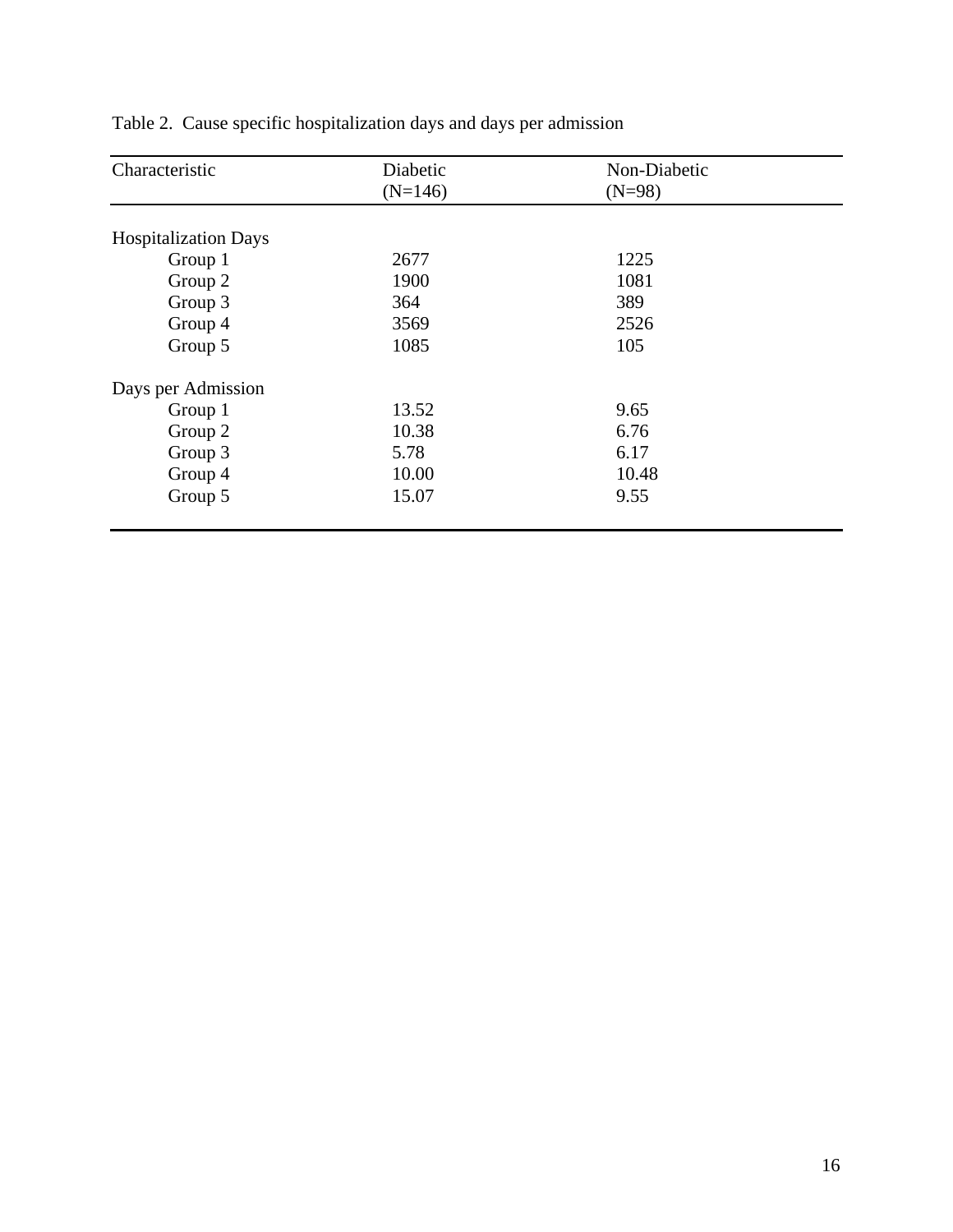| Characteristic       | Diabetic<br>$(N=146)$ | Non-Diabetic<br>$(N=98)$ | p-value |
|----------------------|-----------------------|--------------------------|---------|
| Number of Admissions |                       |                          |         |
| Group 1              | 197                   | 127                      | 0.522   |
| Group 2              | 183                   | 160                      | < 0.05  |
| Group 3              | 63                    | 63                       | < 0.05  |
| Group 4              | 356                   | 241                      | 0.787   |
| Group 5              | 72                    | 11                       | < 0.001 |
|                      |                       |                          |         |

Table 3. Cause specific number of admissions with p-values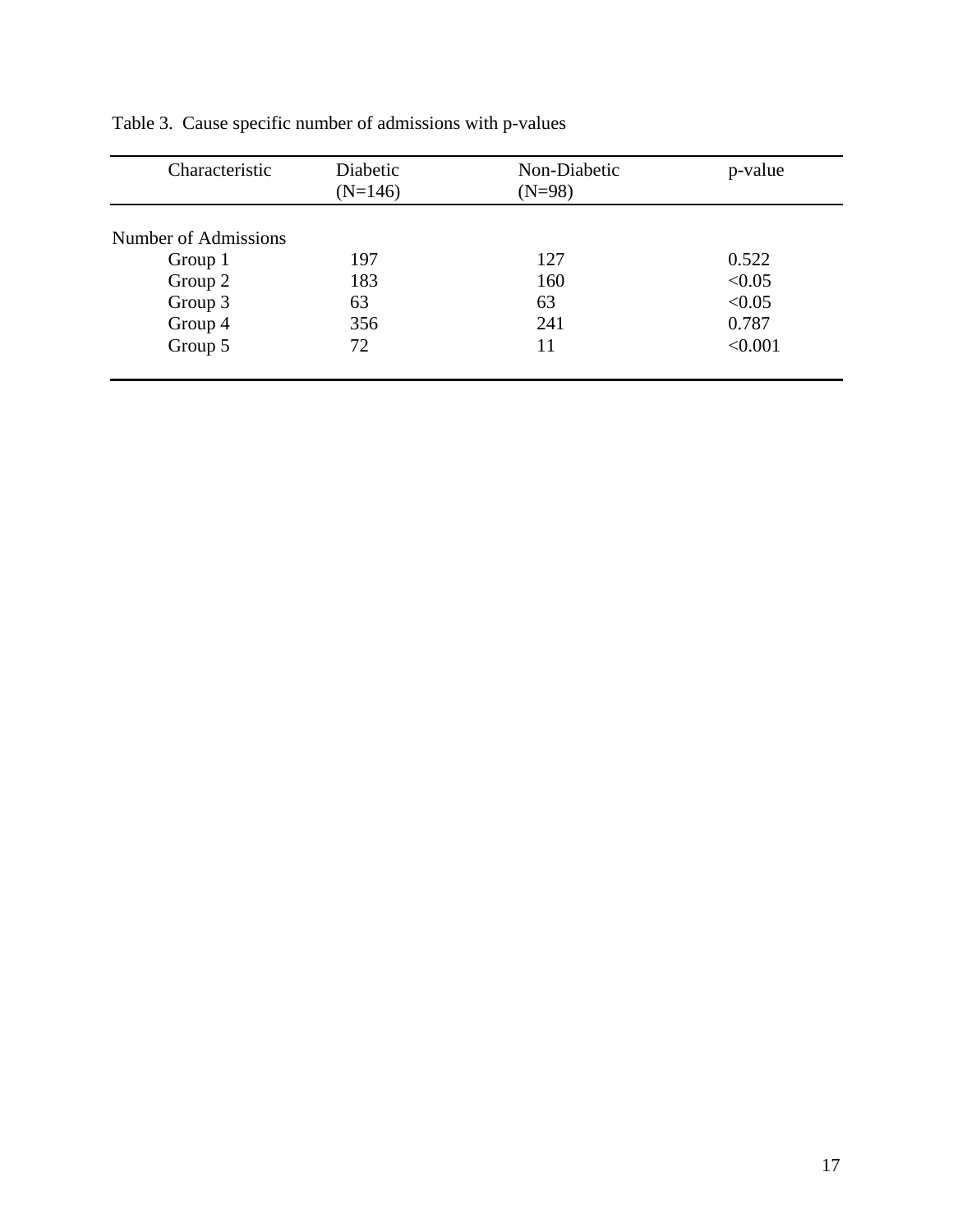

Figure 1. Number of admissions per group in non-diabetics and diabetics